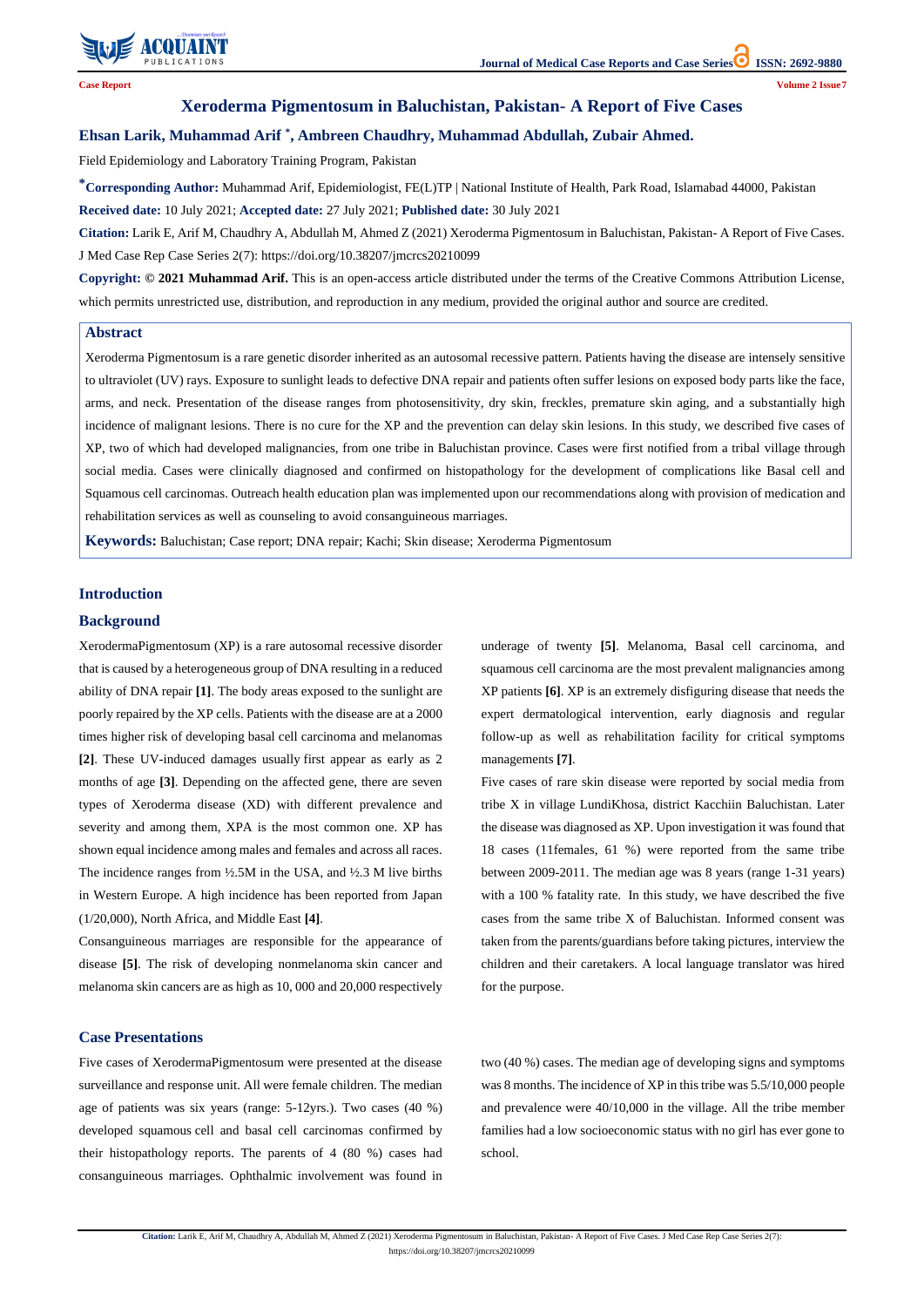

**Journal of Medical Case Reports and Case Series ISSN: 2692-9880** 

**Citation:** Larik E, Arif M, Chaudhry A, Abdullah M, Ahmed Z (2021) Xeroderma Pigmentosum in Baluchistan, Pakistan- A Report of Five Cases. J Med Case Rep Case Series 2(7): https://doi.org/10.38207/jmcrcs20210099

Patient 1 was six years old female child **(figure 1)** who developed freckles and papules on her face at the age of 8 months. The lesions spread over her whole body in the next few months. This was associated with photophobia and oral cavity involvement for the last 2 months on clinical examination. She had multiple pigmented papules and plaques on her face, dense lentigines involving the whole body. She had actinic cheilitis and a pink nodule of 1cm diameter on

the tip of her tongue. Both eyes had cicatricial changes, ectropion, loss of lashes, and conjunctional congestion with retinal haziness. Hair was normal, though trimmed short by parents. Teeth were pigmented, associated with poor hygiene leading to dense plaque involving all teeth. She had shown no neurological symptoms. Squamous cell carcinoma was confirmed by her previous medical record.



**Figure 1:** Six-year female diagnosed with Xeroderma Pigmentosum at the age of 8 months in Baluchsiatn-2019

Patient 2 was a five-year-old female **(figure 2)** developed first skin lesions at the age of 11 months. She showed stunted growth. Lentigines were found predominantly on photo-exposed parts with photophobia and conjunctional congestion.



**Figure 2:** Five-year-old female diagnosed with XP at the age 11 months in Baluchistan-2019

Patient 3 was a twelve-year-old female **(figure 3)**, malnourished, and was small for her age. Her father noticed skin lesions at six months of age. She underwent surgery for the removal of the nodule from the nose. The report of histopathology showed Basal Cell Carcinoma and squamous cell Carcinoma. She had dense lentigines on photo-exposed parts. She had exophthalmos of both eyes and complete loss of vision in the right eye from which a nodule was removed. Eyelashes were also absent.



**Figure 3:** Twelve-year-old female diagnosed with XP at the age of six months in Baluchistan -2019

Patient 4 was a six-year-old female **(figure 4)** child who had multiple lentigines on exposed parts of body. She was having photophobia but

no other eye signs and symptoms. Hair, nail, teeth, and neurological status were found normal. Her parents were from different tribes.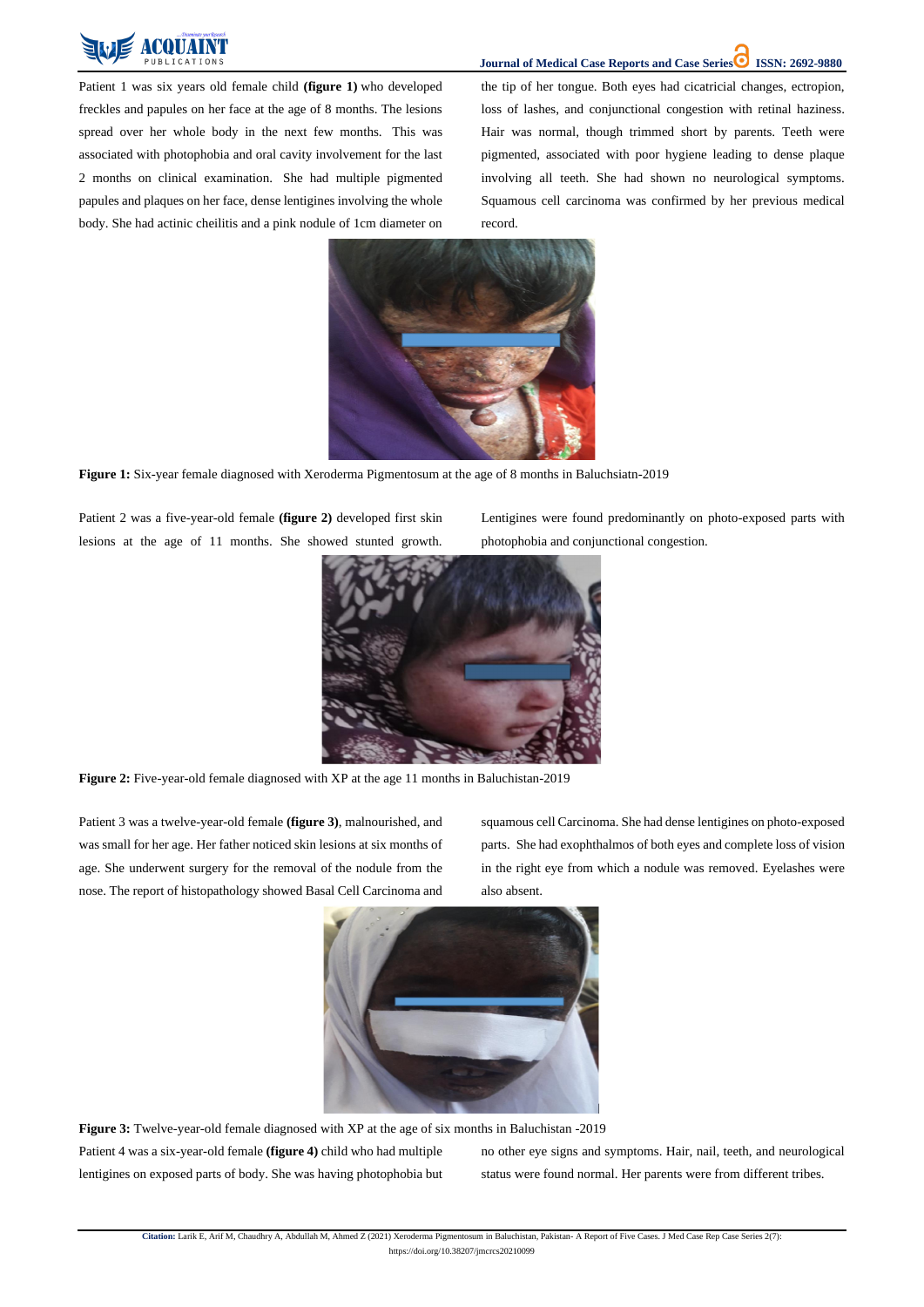

**Citation:** Larik E, Arif M, Chaudhry A, Abdullah M, Ahmed Z (2021) Xeroderma Pigmentosum in Baluchistan, Pakistan- A Report of Five Cases. J Med Case Rep Case Series 2(7):

https://doi.org/10.38207/jmcrcs20210099



**Figure 4:** Six-year-old female diagnosed with XP whose parents are from two different tribes in Baluchistan-2019

Patient 5 was an 11-year-old female **(figure 5)** child whose parents noted skin changes at five months of age. She had multiple & dense lentigines on photo-exposed parts, thickening of facial skin multiple pigmented papules on the face, and a 1.5cm diameter nodule hanging from the lower jaw. Lips showed actinic changes and dyspigmentation, but oral mucosa and tongue were normal. Loss of eyes lashes, conjunctional congestion, mild retinal haziness was noted. Teeth, hair, nails were normal & no neurological deficit was noted.



**Figure 5:** An 11-year-old female diagnosed with XP diagnosed at the age of 5 months in Baluchistan-2019.

#### **Discussion**

Tribal lifestyle, low literacy, and limited access to health care facilities along with prevailing myths about diseases are the major causes of complications and mortalities in the Baluchistan province of Pakistan **[8]**. Clinical features were found similar to 16cases reported 20 years back and were diagnosed as XerodermaPigmentosum according to narratives and the cases reported by other researchers where XPC gene expression was determined in impaired DNA repair mechanism upon sun exposure **[9]**. Though the history of consanguinity was present in all tribes of this region, only tribe X has shown the incidence of a cluster of XP. Severe ophthalmic manifestation affected all patients at an early age

and the illness is largely a consequence of consanguineous marriages between close relatives over a number of generations. Consanguinity is prevalent in Pakistan and the rate varies among the urban and rural populations from 31% to 79% respectively. The tribal culture holds an even higher rate of interfamily marriage **[10]**. The high incidence of many otherwise rare disorders is solely due to consanguineous marriage like mental disorders and XP **[11]**. Contrary to our results, a study conducted in Zimbabwe showed no consanguinity at all. Rendering that cousin marriage is not an essential prerequisite for disease occurrence as is seen in one of these five cases **[12]**.

The minimum age of expression in these cases was five months which much lower than that documented in similar cases in Turkey which were 1.4 years **[13]**. A study conducted in DI Khan Pakistan has shown the appearance of the first symptom as early as two months of age which suggests the varied expression of the disease based on a novel protein identification among these cases **[4]**. The mechanism of nucleotide excision (NER) repair deficit has been documented in two neurological diseases Xeroderma Pigmentosum (XP) and Cockayne

syndrome (CS) however, none of these cases has a history of neurological problems **[14]**. Very early development of basal cell and squamous cell carcinoma was reported in two of the cases of age as low as 6 years. The risk of nonmelanoma skin cancer and melanoma inpatients with XP are more than 10,000 and 200 respectively and are shown to occur in patients younger than 20 years of age and are the most common cause of death **[5]**.